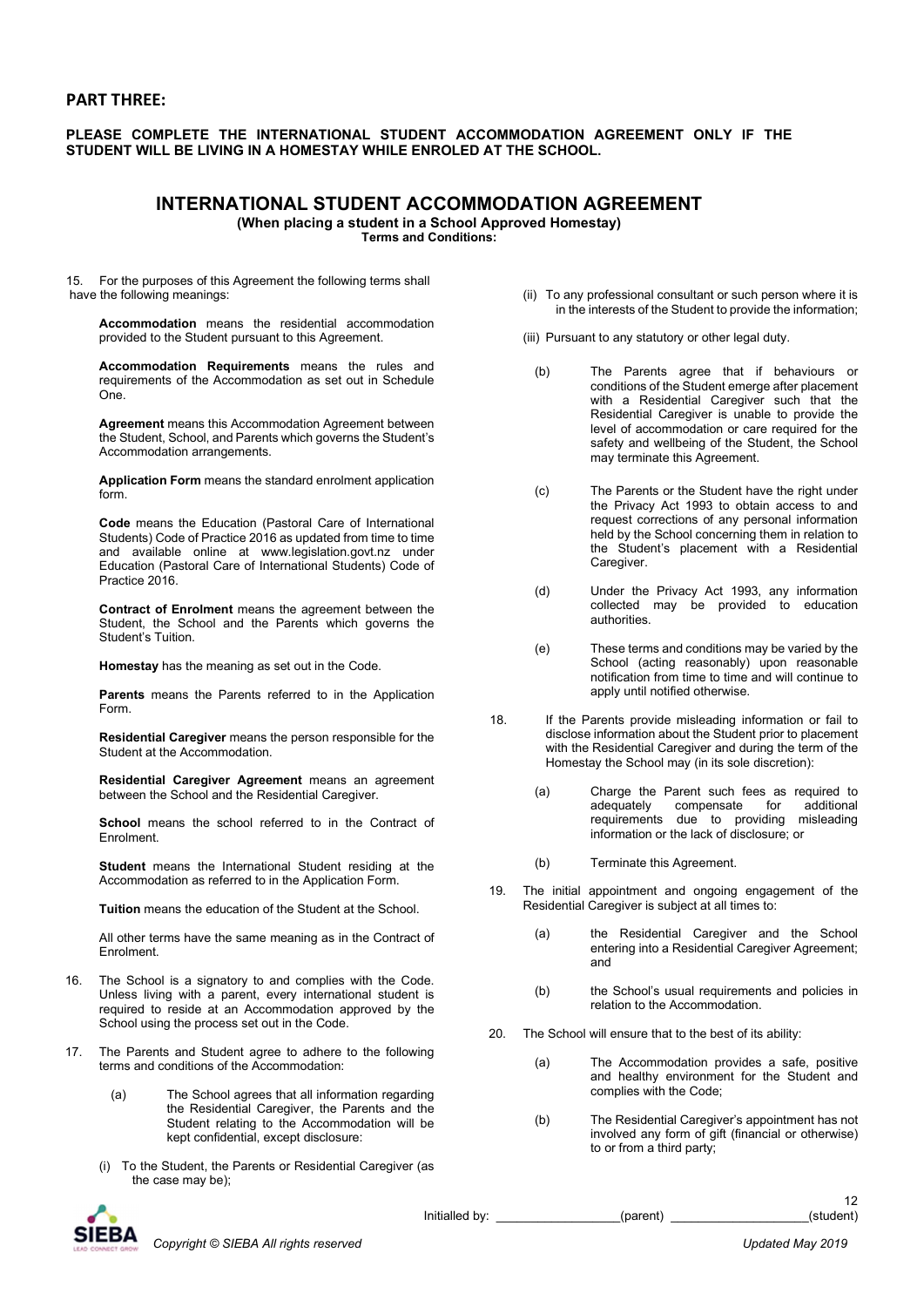- (c) The appointment of the Residential Caregiver does not represent any actual or perceived conflict of interest, and that any possible conflict of interest has been notified to the School;
- (d) The Residential Caregiver will take all reasonable steps to ensure the Student's compliance with New Zealand laws (including, where appropriate, informing the Student of such laws), and will immediately report any possible legal breach to the School; and
- (e) The Student only engages in lawful, responsible and positive recreational activities outside of School.
- 21. The Student shall seek specific written consent from the School before the Student, being a Student of any age, participates in any activities while in the care of the Student's Homestay or Residential Caregiver (where applicable) which are considered to be adventure activities or extreme sports. The School shall only give such Consent where approved by the Parents in terms of the Contract of Enrolment.
- 22. The School may take such measures as it considers appropriate (acting reasonably) to monitor compliance with the Code. This may include, without limitation, regular checkins with both the Student and the Residential Caregiver.
- 23. Unless otherwise agreed in writing, the Student will be entitled to commence their Homestay at the Accommodation 5 days prior to the Period of Enrolment (as that term is defined in the Contract of Enrolment) commencing and 5 days following the end date of the Period of Enrolment (as that term is defined in the Contract of Enrolment). Should this Agreement be terminated prior to the expiry of the Period of Enrolment the Student will be required to vacate the Accommodation immediately. The School may, at its sole discretion, and without any obligation on it to do so, extend the time for the Student to vacate the Accommodation. Any such extension shall be given in writing and shall be without prejudice to the School's right to later insist that the Student immediately vacate the Accommodation.

### **Expectations**

- 24. The Student will comply at all times with the Accommodation Requirements and the Parents shall work with the School to ensure such compliance.
- 25. In the event that the Student is removed from a Residential Caregiver for any reason, the School will take all reasonable steps to source, over a reasonable period of time (as determined by the School in its absolute discretion), appropriate alternative approved Accommodation for the **Student**
- 26. The Student will treat the Accommodation with due care and respect and the Student is liable for costs associated with repairing any damage caused to the Accommodation by the Student. For avoidance of doubt, the School is not responsible for any damage caused to the Accommodation by the Student.

#### Fees

27. The Parents must pay all accommodation fees to the School in accordance with the School's fee schedule as defined in the applicable Contract of Enrolment.

#### Termination

28. The School reserves the right to terminate this Agreement if the Student is in breach of the Accommodation Requirements or the Contract of Enrolment.

29. Where this Agreement is terminated, fees may be refunded in accordance with School Policies.

#### General

- 30. This Agreement shall be construed and take effect in accordance with the non-exclusive laws of New Zealand. In relation to any legal action or proceedings arising out of or in connection with this Agreement, the Parents irrevocably:
	- (a) submit to the non-exclusive jurisdiction of the Courts of New Zealand; and
	- (b) agree that proceedings may be brought before any Court including any forum constituted under the Arbitration Act 1908 within New Zealand, and waive any objection to proceedings in any such Court or forum on the grounds of venue or on the grounds that the proceedings have been brought in an inconvenient forum.
- 31. Notices given under this Agreement must be in writing and given to the addresses set out in the Application Form. Those sent by post will be deemed to have been received ten (10) days after posting. The Parties agree that email correspondence is a suitable means of communication and emails will be deemed to have been received when acknowledged by the party or by return email.
- 32. This Agreement contains the entire understanding of the parties and overrides any prior promises, representations, understandings or agreements.
- 33. The parties acknowledge that prior to signing this Agreement, they have had the opportunity to seek independent legal advice in respect of its content and effect.

#### **Disputes**

34. The parties agree that any dispute in relation to this Agreement will be resolved in accordance with the Code and the School Policies.

## Signing

35. This Agreement may be executed in one or more counterparts, each of which when so executed and all of which together shall constitute one and the same Agreement. Delivery of executed counterparts may be delivered by email or facsimile transmission.



Initialled by: example the set of the parent)